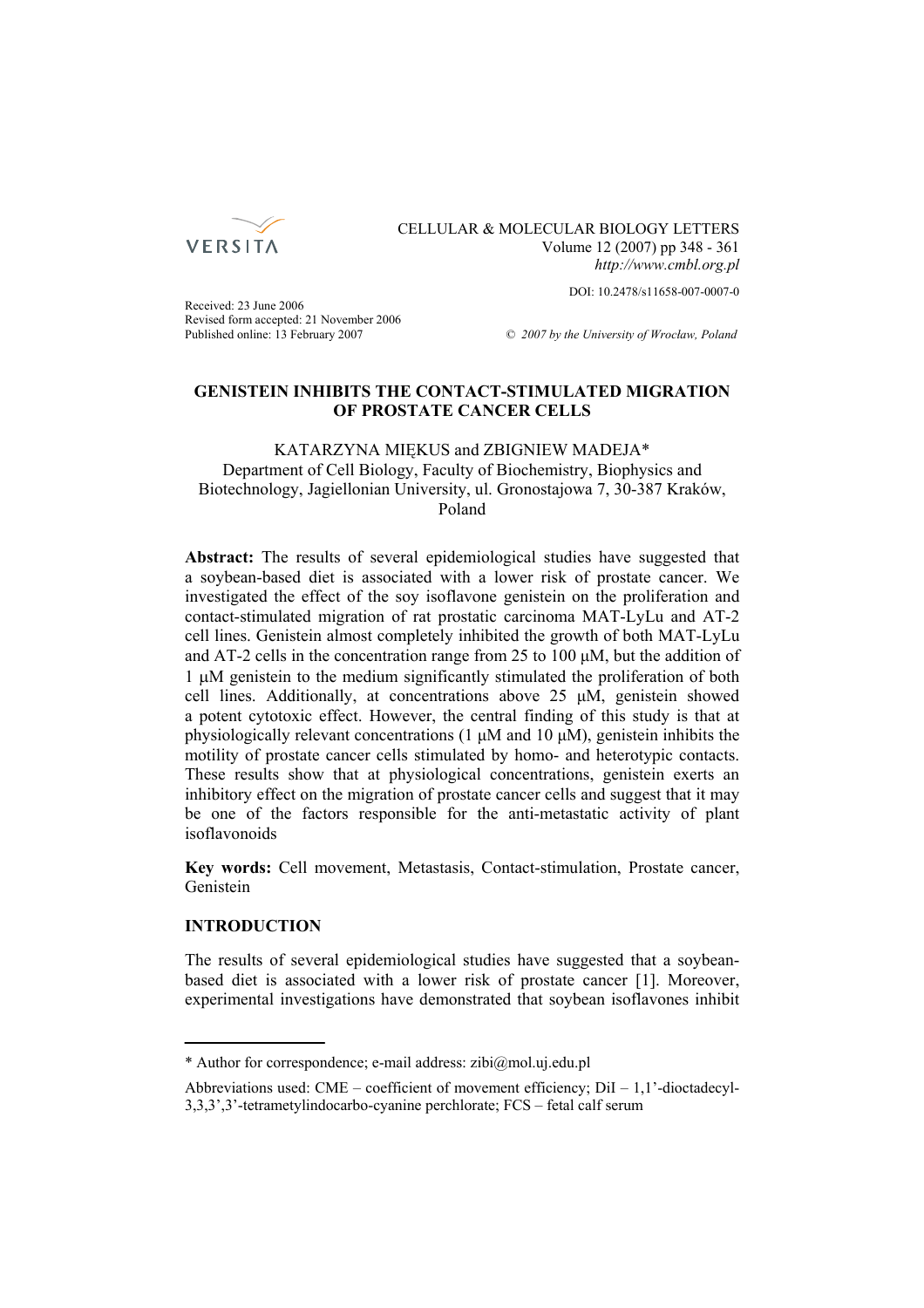chemically induced prostate cancer formation in rats [2]. Genistein is the main soy isoflavone, and it is suggested to be an anticancer component of the soy diet. The suggested preventive and/or chemotherapeutic effect of genistein is the consequence of its multiple biological activities. Genistein displays several properties that inhibit tumour cell proliferation, including the suppression of topoisomerases, protein tyrosine kinases, oncogene product activity and growthfactor action, and the induction of apoptosis [3]. Apart from its postulated antiproliferative properties, genistein was also suggested to have anti-metastatic activity. Demographic data implies that genistein consumption is associated with a lower incidence of clinical prostate cancer metastasis [4] and the potential effect of genistein on the metastatic activity of tumour cells was confirmed in several experimental studies [5-8]. However, the molecular and cellular mechanism of genistein-mediated suppression of metastasis has yet to be completely elucidated.

Tumour cell metastasis is a multistep process which is a major cause of death amongst cancer patients. The origin and development of metastasis includes the release of cancer cells from the original site, followed by their entry into circulation, arrest in the blood vessels of the target tissue, extravasation, and subsequent growth in that tissue [9]. It is postulated that the induction of tumour cell migration is a key step in tumour metastasis, and numerous studies demonstrated a correlation between the motility of tumour cells and their metastatic potential [10, 11]. Tumour cell migration can be stimulated by several physiological factors, including chemoattractants, growth factors, cytokines, extracellular matrix components, substrate anisotropy and electric fields [12-14]. In addition, the migration of cancer cells is affected by physical contact with both normal and tumour cells, and the motility of some tumour cells can be increased due to cell-to-cell contacts [13, 15, 16]. In our previous reports [15, 17], we showed that heterotypic contacts between migrating prostatic cancer cells and normal fibroblasts, and homotypic contacts between prostatic cancer cells strongly stimulate their motile activity. The investigated cancer cells showed only limited motile activity when moving as single cells without contacts with neighbouring ones. When the cells migrated at higher cell densities, homotypic collisions between prostatic cancer cells strongly stimulated the speed of their migration. They moved above, below and around each other, to a final migration distance several times greater than in sparse cultures [15]. Moreover, we reported that both MAT-LyLu and AT-2 prostatic cancer cell lines plated onto the surface of aligned fibroblasts showed contact guidance, migrating along the long axes of fibroblasts, leading to more effective tumour cell displacement than without contact with normal or cancer cells (i.e. migration stimulated by heterotypic contacts) [17]. The contact-stimulated migration of cancer cells was also observed in the case of sarcoma XC [13, 16], melanoma B-16 [16] and Walker carcinosarcoma cells [18].

As metastatic cancer cells often migrate in physical contact with neighbouring cells, the inhibition of contact-stimulated migration of prostate cancer cells could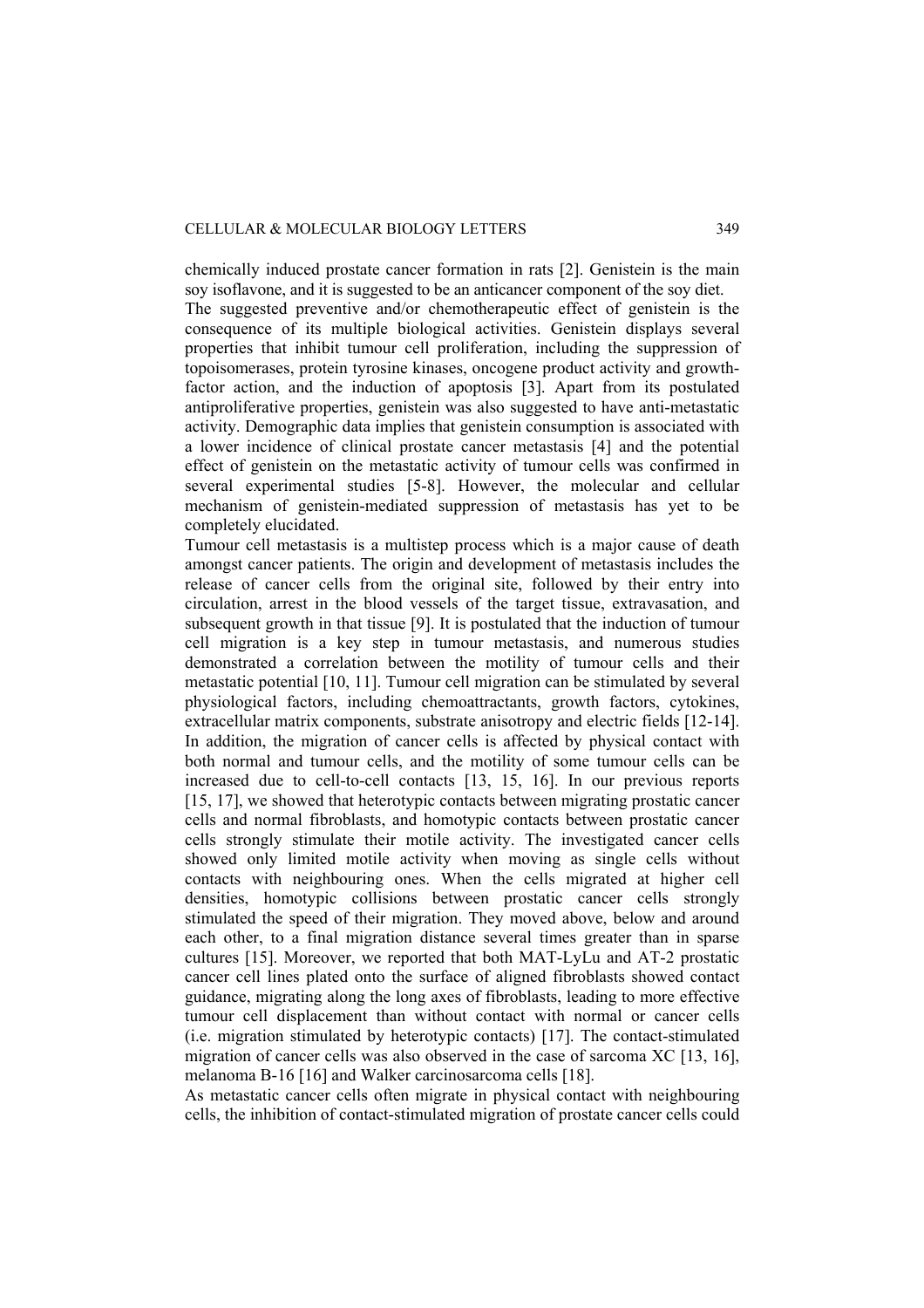be a promising target for the suppression of invasion and metastasis. Therefore, the specific aim of this study was to characterize the effect of genistein on the contact-stimulated migration of rat prostate MAT-LyLu and AT-2 cells. Our results suggest that at physiologically relevant concentrations (1-10 μM), genistein inhibits the motility of prostate cancer cells, stimulated both by homoand heterotypic contacts.

## **MATERIALS AND METHODS**

### **Cell culture**

Experiments were performed on two rat prostate cell lines, MAT-LyLu and AT-2 (Dunning rat model), which have markedly different metastatic abilities. The cells were cultured in Roswell Park Memorial Institute (RPMI) 1640 (Sigma, St. Louis, MO, USA), as described earlier [15], supplemented with 100 I.U./ml penicillin and 100 µg/ml streptomycin (Polfa, Tarchomin, Poland) in the presence of 1% heat-inactivated fetal calf serum (FCS; Gibco Lab., NY, USA). In the experiments on cell motility, proliferation and viability, the concentration of FCS was increased to 5% to facilitate cell attachment and movement. Human skin fibroblasts were cultured in Eagle's Minimal Essential Medium (MEM) (Sigma, St. Louis, MO, USA), supplemented with 100 I.U./ml penicillin and 100 µg/ml streptomycin in the presence of 10% fetal calf serum.

#### **Assessment of cell viability and proliferation**

The MAT-LyLu and AT-2 cells were seeded at a density of 15 x  $10^3$ /well in 12-well plates. Twenty-four hours after the cells were subcultured, the original medium was removed and the cells were incubated in the same fresh medium (RPMI containing 5% FCS) with genistein (Sigma, St. Louis, MO, USA) in the concentration range from 1-100 μM. The cells were counted in a hemocytometer 24, 48, 72 and 96 h after genistein treatment. To evaluate cell viability, the cells were stained with ethidium bromide (Sigma, St. Louis, MO, USA) and fluorescein diacetate (Sigma, St. Louis, MO, USA), as described previously [19].

# **Time-lapse monitoring of movement of individual cells**

The cells were examined with an inverted Olympus IMT-2 microscope. The cells growing on plastic in Corning flasks were observed using phase contrast optics, while those growing on glass (in Rose's perfusion chambers) were studied using Nomarski differential interference contrast. All the experiments were carried out at 37ºC.

MAT-LyLu and AT-2 cells were plated in culture dishes at density of 1080 cells/mm2 . Co-cultures of rat prostate cancer cells and human skin fibroblasts were initiated by plating the MAT-LyLu or AT-2 cells (80 cells/mm<sup>2</sup>) onto a confluent monolayer of aligned fibroblasts. After 24 hours, the medium was changed and the movement of cells was recorded for 4 hours at 5-minute time intervals. After this time, genistein was added at the desired concentrations, and the cell movements were recorded for a further 4 hours. As a result, we could compare the behaviour of the same cells before and after genistein treatment.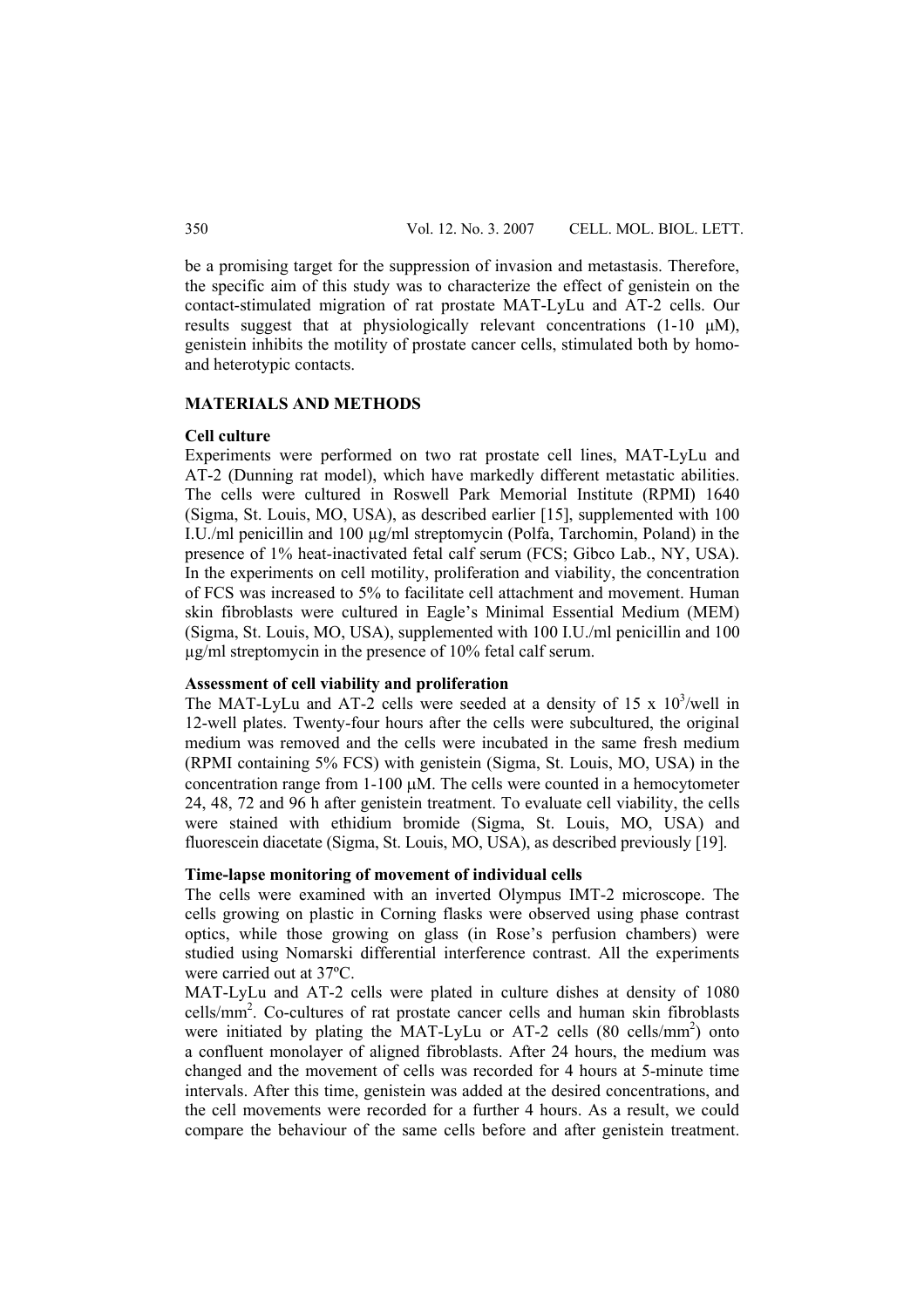However, as the results of the analysis of the motility of the control cells in all the separate experiments revealed similar values for the parameters describing motility, we decided to sum up all the control trajectories as one control population. Cell images were recorded with a Hitachi CCD camera, and digitized and processed as previously described [13]. In the co-culture experiments, the AT-2 and MAT-LyLu cells were stained with DiI to be distinguishable from the underlying fibroblasts [17].

The tracks of individual cells were determined from the series of changes in the cell centroid positions, as previously described [13, 16, 20], and the trajectories of cells from no less than three independent experiments were pooled (for cells migrating on fibroblasts, from no less than five experiments). "Mathematica" (Wolfram Research Inc, Champaign, IL, USA) was used to calculate the following parameters of cell movement:

(i) the total length of the cell trajectory  $(\mu m)$ , i.e. the sum of a sequence of 'n' straight-line segments, each corresponding to the cell centroid translocation in a given time interval;

(ii) the total length of cell displacement (μm), i.e. the direct distance from the starting point to the final position of the cell;

(iii) the average speed of cell movement, i.e. the total length of the cell trajectory/time of recording (4 h);

(iv) the average speed of cell displacement, i.e. the distance from the starting point directly to the cell's final position/time of recording (4 h);

(v) the coefficient of movement efficiency (CME), corresponding to the ratio of cell displacement to cell trajectory length (the CME would equal 1 for cells moving persistently along a single straight line in a given direction and 0 for random movement);

(vi) the average directional cosine  $(\sum_n \cos 2\theta/n)$  -  $\theta$ , defined as the directional angle between the OX axis (parallel to the long axes of the fibroblasts) and the vector AB, where A and B are the first and subsequent positions of the cell, respectively (the parameter would equal 1 for cells moving parallel to the OX axes and 0 for random movement); and

(vii) the average directional cosine  $(\sum_{n} cos 2\theta/n)$  of the final position, where  $\theta$  is defined as the directional angle between the OX axis (parallel to the long axes of fibroblasts) and the vector AB, where A and B are the first and final positions of the cell, respectively (the parameter would equal 1 for cells moving parallel to the OX axes and 0 for random movement).

Cell locomotion was also characterized using the persistent random walk analysis and the augmented diffusion constant  $(D^*)$ , computed from the plot of the mean square displacement against time, given by the equation:

 $\langle L^2 \rangle = 4D^* \{t - t^* [1 - \exp[-t/t^*)]\},$ 

where  $D^*$  and  $t^*$  are constants, L is the length of cell displacement from the starting point to its subsequent position, and t is time.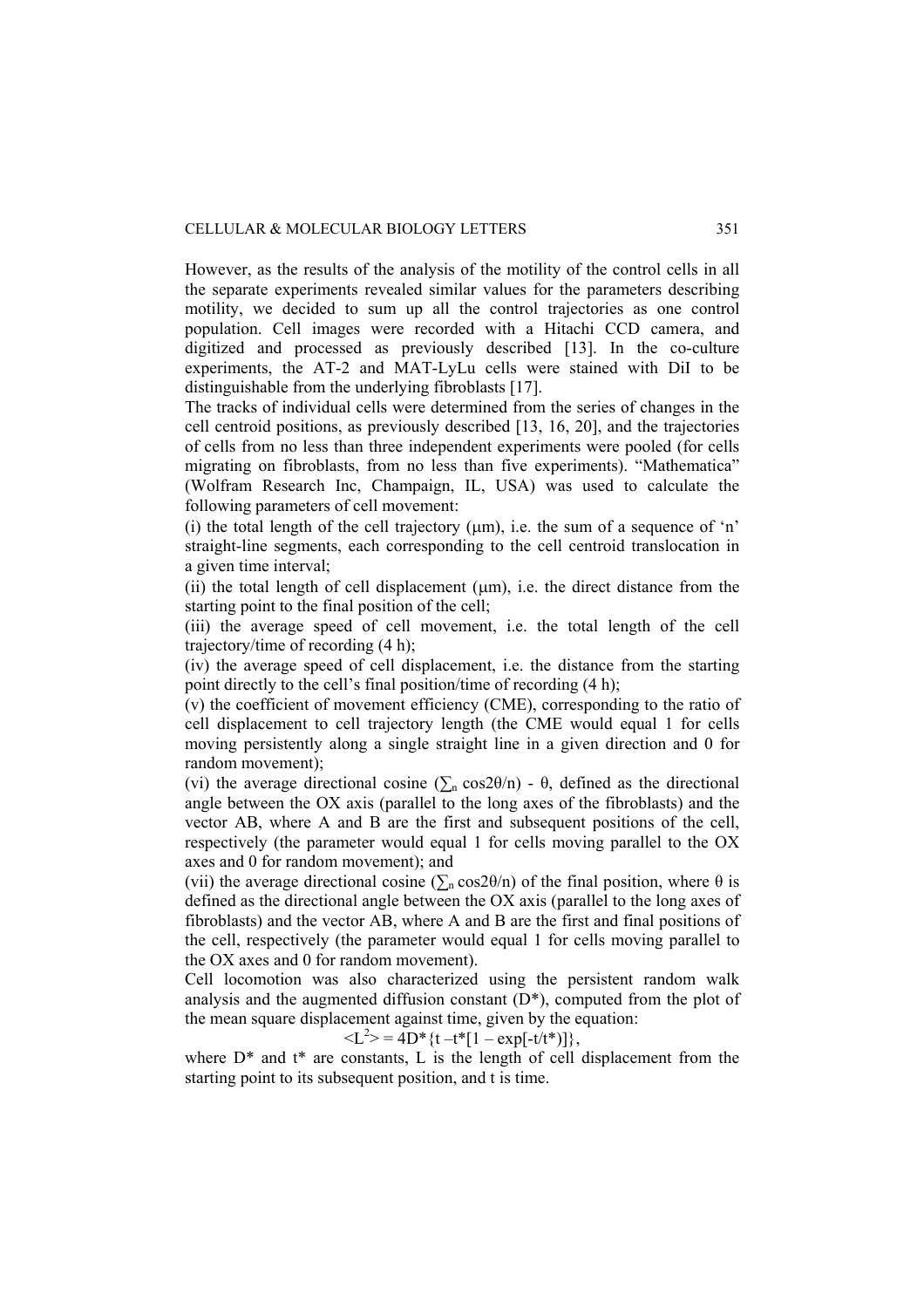### **Statistical analysis**

Each parameter was calculated as the mean and standard error of the mean (SEM). The statistical significance was determined by the non-parametric Mann-Whitney test. Values of  $p < 0.05$  were considered to be significant. The significance of orientation of cell locomotion against random movement was calculated using Rayleigh's distribution. The probability that the cell locomotion is random is given by:  $p=e^{-(L^2n)(10^{-4})}$ 

where  $L = [(\sum_{n} \sin 2\theta)^{2} + (\sum_{n} \cos 2\theta)^{2}]^{1/2}/n$  (0.01), where n is the total number of cells [13]. The statistical significance tests for evaluating changes in  $D^*$  were determined as described earlier [19].

#### **RESULTS**

## **Genistein inhibits proliferation and induces cytotoxicity in MAT-LyLu and AT-2 cells**

Several *in vitro* studies indicate that genistein inhibits the proliferation of a wide range of cancer [21-23] and several normal cells including fibroblasts [24], smooth muscle [25] and osteoblastic cells [26]. However, the inhibitory effect of genistein is often reported to be at concentrations exceeding its physiological level. Moreover, the estimation of inhibition of cell growth by genistein is



Fig. 1. The effects of genistein on the proliferation  $(A, B)$  and viability  $(C, D)$  of AT-2  $(A, D)$ C) and MAT-LyLu (B, D) cells. The cells were treated with genistein at the indicated concentrations. After 24, 48, 72 and 96 h, the number of cells and their viability was determined as described in the Material and methods section. Each experiment was repeated at least three times. Every experimental point represents the mean  $(\pm$  SEM) of all the experiments.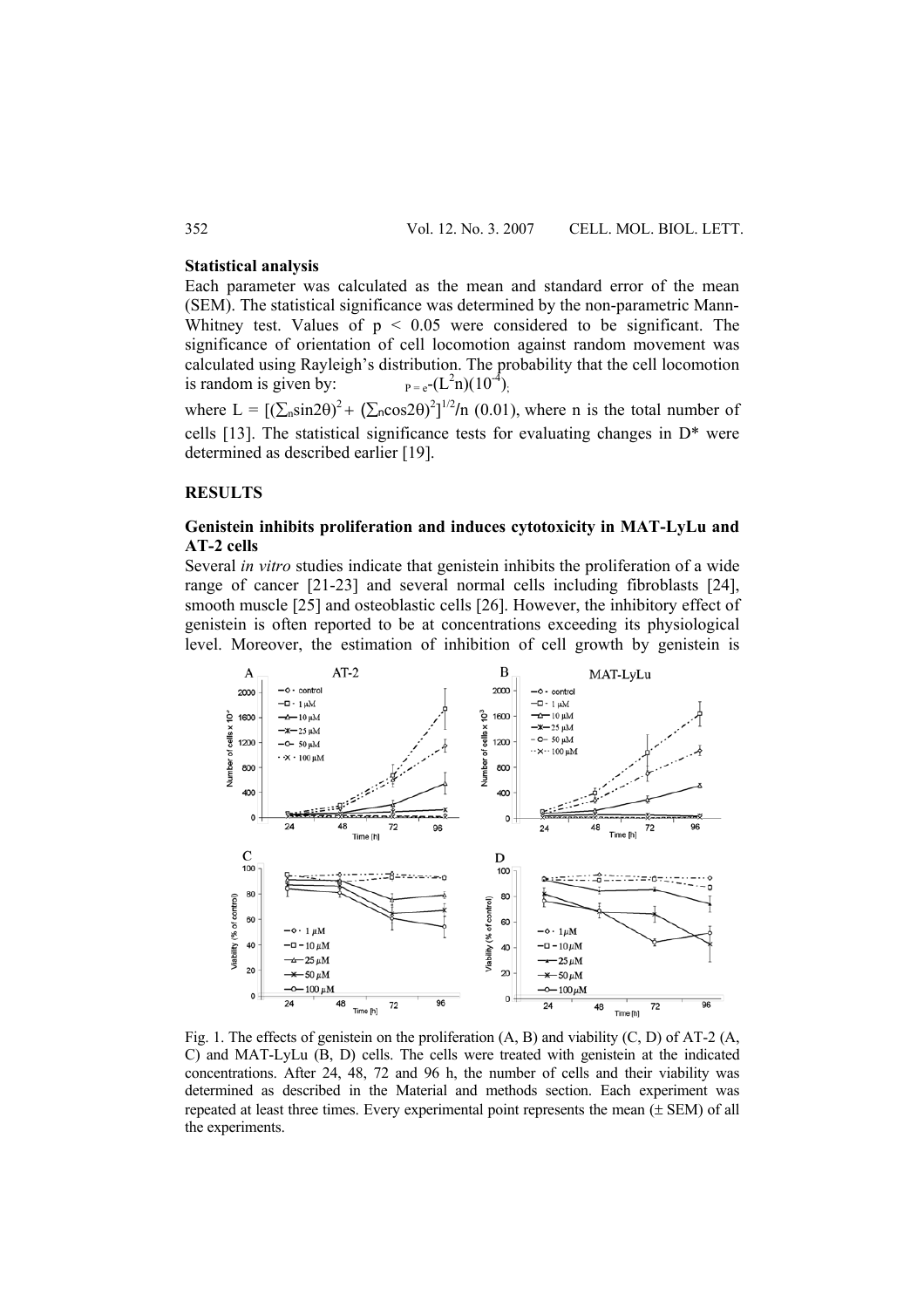frequently, at least in part, affected by the induction of cell death by a high concentration of genistein. As shown in Fig. 1, genistein almost completely inhibited the growth of both MAT-LyLu and AT-2 cells in the concentration range from 25 to 100 μM. Interestingly, the addition of 1 μM genistein to the medium significantly stimulated the proliferation of both cell lines. Additionally to the effect on cell proliferation, at concentrations above 25 μM, genistein showed a potent cytotoxic effect (Fig. 1C, D). Since the aim of our study was to characterise the effect of genistein on cell motility in physiologically relevant and non-toxic concentrations, in subsequent experiments, genistein was used at concentrations of 1 μM and 10 μM.

## **Genistein inhibits the migration of MAT-LyLu and AT-2 cells stimulated by homotypic contacts**

In our earlier report, we demonstrated that MAT-LyLu and AT-2 cells cultured at low cell densities in the presence of 5% serum showed only limited motile activity. However, at higher densities, as a result of homotypic cell-to-cell contacts, the motility of the investigated cells significantly increased [15]. In subsequent experiments, we examined, by analysis of single cell motility, the effect of genistein on the migration of MAT-LyLu and AT-2 cells stimulated by homotypic contacts. The typical morphology of both cell lines moving at high cell density (with physical contact with neighbouring cells) is shown in Fig. 2 A and D. The trajectories of cells moving under control conditions and in the presence of 1 μM and 10 μM genistein are illustrated as circular diagrams in Fig. 2 C and F. An analysis of the individual trajectories of the two cell lines showed that both the speed of movement and the cell displacement decreased as the cell moved in the presence of genistein (Tab. 1). The results of the whole trajectory analysis were confirmed by the persistent random walk model study (Fig. 2 B, E). The value of the augmented diffusion constant  $D^*$  (the parameter describing motile activity) was significantly decreased after genistein treatment (Tab. 1).

| Parameters $(\pm$ SEM)-                       | $AT-2$         |                                |                                                                                                   | MAT-LyLu |                                 |                |
|-----------------------------------------------|----------------|--------------------------------|---------------------------------------------------------------------------------------------------|----------|---------------------------------|----------------|
|                                               | Control        | $1 \mu M$                      | $10 \mu M$                                                                                        | Control  | 1 uM                            | $10 \mu M$     |
| L [µm] $1$                                    |                |                                | $110.1 \pm 1.989.2 \pm 3.2$ * $86.6 \pm 2.8$ * $134.6 \pm 2.3117 \pm 2.6$ * $84.8 \pm 3.1$ *      |          |                                 |                |
| $V_1$ [µm/h] <sup>2</sup>                     |                |                                | $27.5 \pm 0.5$ $22.3 \pm 0.8$ * $21.6 \pm 0.7$ * $33.6 \pm 0.6$ $29.2 \pm 0.6$ * $21.2 \pm 0.7$ * |          |                                 |                |
| $D$ [µm] <sup>3</sup>                         | $40.0 \pm 1.7$ |                                | $30 \pm 3.1$ * $30.5 \pm 3.4$ * $42.2 \pm 1.7$ $37.9 \pm 3.3$ $27.5 \pm 2.9$ *                    |          |                                 |                |
| $V_d$ [ $\mu$ m/h] <sup>4</sup>               |                |                                | $10.0 \pm 0.4$ $7.5 \pm 0.8$ * $7.6 \pm 0.8$ * $10.5 \pm 0.4$ $9.5 \pm 0.8$                       |          |                                 | $6.9 \pm 0.7*$ |
| CME <sup>5</sup>                              | $0.3 + 0.01$   |                                | $0.31 \pm 0.03$ $0.33 \pm 0.03$ $0.3 \pm 0.01$                                                    |          | $0.32 \pm 0.03$ $0.32 \pm 0.03$ |                |
| $D^*$ [ $\mu$ m <sup>2</sup> /h] <sup>6</sup> |                | $152.9 \pm 3.4$ $92.4 \pm 2.3$ | $103.1 \pm 1.4$ $156.1 \pm 3.1$ $134.1 \pm 5.9$                                                   |          |                                 | $880 + 47$     |

Tab. 1. Summary of quantitative data showing the effect of genistein on the migration of MAT-LyLu and AT-2 cells stimulated by homotypic contacts.

 ${}^{1}$ L – total length of cell trajectory,  ${}^{2}V_{1}$  – average speed of cell movement,  ${}^{3}D$  – total length of cell displacement,  ${}^{4}V_{d}$  – average rate of cell displacement,  ${}^{5}CME$  – coefficient of movement efficiency,  ${}^{6}D^*$  – augmented diffusion constant.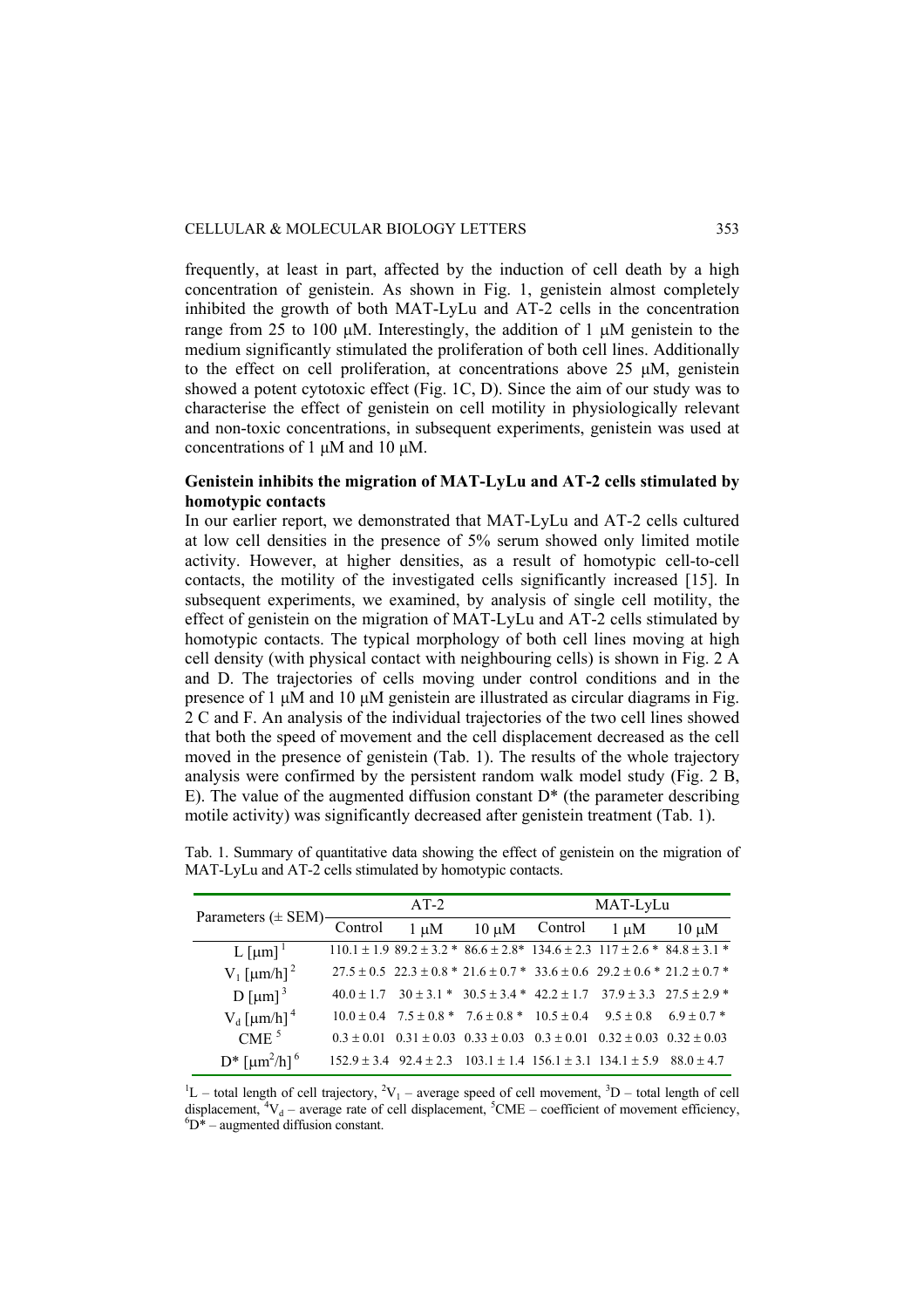

Fig. 2. The effects of genistein on the migration of MAT-LyLu and AT-2 cells stimulated by homotypic contacts. A, D – morphology of AT-2 (A) and MAT-LyLu (D) cells moving on the surface of a culture dish. The movement of cells was recorded for 4 hours at 5-minute intervals, and after this period of time, genistein was added and the cell movements were recorded for the next 4 hours. Scale bar = 50  $\mu$ m. C, F – composite trajectories of the AT-2 (C) and MAT-LyLu (F) cells migrating on the isotropic surfaces of culture dishes under control conditions and after genistein treatment, displayed in circular diagrams drawn with the initial point of each trajectory placed at the origin of the plot. The panels show the trajectories of 50 (genistein) or 200 (control) individual cells. Axis scale in  $\mu$ m. B, E – persistent random walk analysis of AT-2 (B) and MAT-LyLu (E) cells. The mean square displacements are shown as a function of time. The experimental points are defined in the insets; the best fits were obtained according to equation given in the Materials and methods section.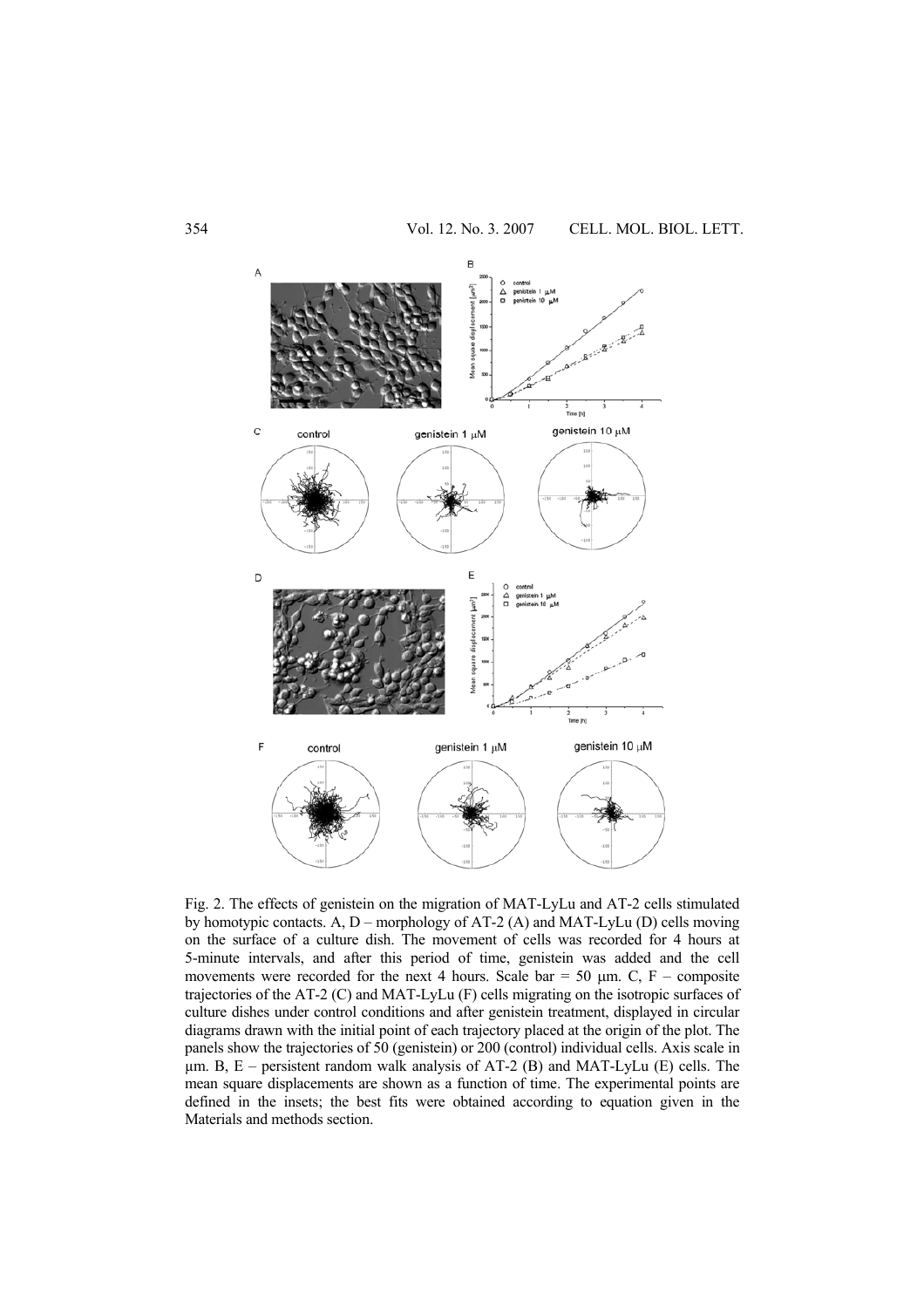

Fig. 3. The effects of genistein on the migration of MAT-LyLu and AT-2 cells stimulated by heterotypic contacts.  $\overrightarrow{A}$ ,  $D$  – morphology of AT-2 (A) and MAT-LyLu (D) cells moving on the surfaces of the underlying contact-inhibited human skin fibroblasts. AT-2 and MAT-LyLu cells were plated onto a confluent monolayer of aligned fibroblasts, and the cell movement was recorded for 4 hours at 5-minute intervals. After this period, genistein was added and the cell movements were recorded for the next 4 hours. The AT-2 and MAT-LyLu cells were stained with DiI to be distinguishable from the underlying fibroblasts. The cancer cells are shown in red (A, D). Scale bar = 100  $\mu$ m. C, F – composite trajectories of the AT-2 (C) and MAT-LyLu (F) cells migrating on the surface of the underlying contact-inhibited human skin fibroblasts under control conditions and after genistein treatment, displayed in circular diagrams drawn with the initial point of each trajectory placed at the origin of the plot. The panels show the trajectories of 50 (genistein) or 200 (control) individual cells. Axis scale in  $\mu$ m. B, E – persistent random walk analysis of AT-2 (B) and MAT-LyLu (E) cells. The mean square displacements are shown for cells moving on the surfaces of the underlying contact-inhibited human skin fibroblasts as a function of time. The experimental points are defined in the insets; the best fits were obtained according to the equation given in the Materials and methods section.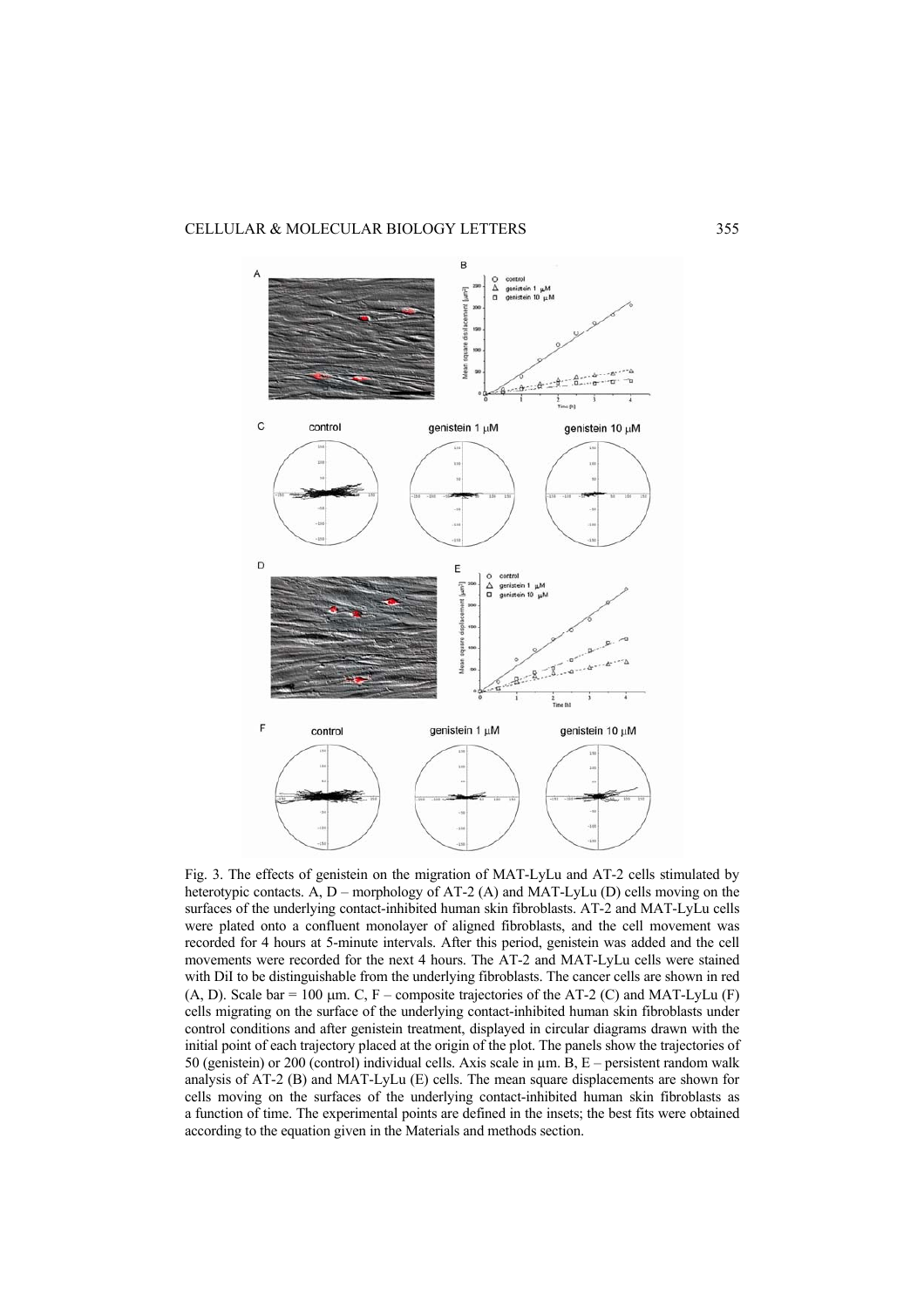## **Genistein inhibits the migration of MAT-LyLu and AT-2 cells stimulated by heterotypic contacts**

During metastasis, tumour cells interact with various host cells, often having to migrate on the surfaces of normal cells. As we reported earlier [17], MAT-LyLu and AT-2 cells displayed significantly greater cell displacement moving on the surface of fibroblasts than on plastic substrata thanks to contact guidance and increased speed. Since the direct contact of cancer cells with normal cells may facilitate their migration during invasion, we examined the effect of genistein on the migration of prostate cancer cells on the surfaces of normal fibroblasts. For the estimation of tumour cell motility, MAT-LyLu and AT-2 cells were fluorescently stained to distinguish them from fibroblasts (Fig. 3 A, D), and computer-aided time lap analyses of cell migration were carried out. The trajectories of the Mat-LyLu and AT-2 cells were oriented along the OX axis as a result of the migration of cancer cells primarily along the long axis of the fibroblasts (Fig. 3 C, F).

Tab. 2. Summary of the quantitative data showing the effect of genistein on the migration of MAT-LyLu and AT-2 cells stimulated by heterotypic contacts.

| Parameters                                    | $AT-2$                           |                       |                  | MAT-LyLu                                                                                            |                                   |                  |  |
|-----------------------------------------------|----------------------------------|-----------------------|------------------|-----------------------------------------------------------------------------------------------------|-----------------------------------|------------------|--|
| $(\pm$ SEM)                                   | Control                          | $1 \mu M$             | $10 \mu M$       | Control                                                                                             | $1 \mu M$                         | $10 \mu M$       |  |
| L [µm] $1$                                    | $68.6 \pm 1.5$                   | $47.4 \pm 1.9*$       | $45.2 \pm 2.1*$  | $95.8 \pm 2.1$                                                                                      | $59.4 \pm 2.2$ * $69.3 \pm 4.1$ * |                  |  |
| $V_1$ [µm/h] <sup>2</sup>                     | $17.1 \pm 0.4$                   | $11.8 \pm 0.5$ *      | $11.3 \pm 0.5$ * | $23.9 \pm 0.5$                                                                                      | $14.8 \pm 0.4 * 17.3 \pm 1.0 *$   |                  |  |
| $D$ [µm] <sup>3</sup>                         | $35.3 \pm 2.0$                   | $18.1 \pm 2$ *        | $12.9 \pm 1.6$ * | $36.9 \pm 2.3$                                                                                      | $18.9 \pm 2.6$ * $23.8 \pm 3.7$ * |                  |  |
| $V_d$ [ $\mu$ m/h] <sup>4</sup>               | $8.8 \pm 0.5$                    | $4.5 \pm 0.5*$        | $3.2 \pm 0.4*$   | $9.2 \pm 0.6$                                                                                       | $4.7 \pm 0.6$ * $5.9 \pm 0.9$ *   |                  |  |
| CME <sup>5</sup>                              | $0.5 \pm 0.02$                   | $0.4 \pm 0.04$        | $0.3 \pm 0.03$ * | $0.4 \pm 0.02$                                                                                      | $0.3 \pm 0.03$                    | $0.31 \pm 0.03$  |  |
| $D^*$ [ $\mu$ m <sup>2</sup> /h] <sup>6</sup> | $140.5 \pm 6.7$                  | $34.7 \pm 2.2$        | $21.8 \pm 3.3$   | $147.9 \pm 6.0$                                                                                     | $46.2 \pm 3.3$                    | $82.7 + 3.3$     |  |
| $C^7$                                         |                                  |                       |                  | $0.83 \pm 0.004$ $0.78 \pm 0.01$ $0.83 \pm 0.008$ $0.79 \pm 0.004$ $0.83 \pm 0.008$ $0.65 \pm 0.01$ |                                   |                  |  |
| $C_f^8$                                       | $0.82 \pm 0.002$ $0.72 \pm 0.07$ |                       | $0.72 \pm 0.05$  | $0.76 \pm 0.03$                                                                                     | $0.72 \pm 0.07$ $0.5 \pm 0.08$ *  |                  |  |
| $F^9$                                         | $1.1 \times 10^{-51}$            | $3.4 \times 10^{-12}$ |                  | $1.6 \times 10^{-6}$ 7.1 x 10 <sup>-60</sup> 3 x 10 <sup>-12</sup>                                  |                                   | 5 2 x $10^{-12}$ |  |

 ${}^{1}$ L – total length of cell trajectory,  ${}^{2}V_{1}$  – average speed of cell movement,  ${}^{3}D$  – total length of cell displacement,  ${}^{4}V_{d}$  – average rate of cell displacement,  ${}^{5}$ CME – coefficient of movement efficiency,  ${}^{6}N^{*}$  – average  ${}^{6}N^{*}$  – average directional action ( $S$  coe<sup>20</sup>/n),  ${}^{8}C$  – average  $D^*$  – augmented diffusion constant,  ${}^7C$  – average directional cosine ( $\sum n cos 2\theta/n$ ),  ${}^8C_f$  – average directional cosine for final position  $(\sum_{n} cos 2\theta/n)$ , <sup>9</sup>F – probability of random final distribution, \*significant at p < 0.05 (control cells vs cells with genistein).

Genistein treatment (1 μM and 10 μM) resulted in significant inhibition of the velocity of cell movement and the average cell displacement (Tab. 2). Similar results were obtained with the persistant random walk analysis (Fig. 3 B, E, Tab. 2). On the other hand, genistein treatment only had a marginal effect on the directionality of movement (c.f. directional cosine, Tab. 2). Interestingly, 1 μM genistein had a more prominent inhibitory effect on the migration of prostate cancer cells on the surfaces of fibroblasts than on the surface of a plastic culture dish (Tab. 1 and 2).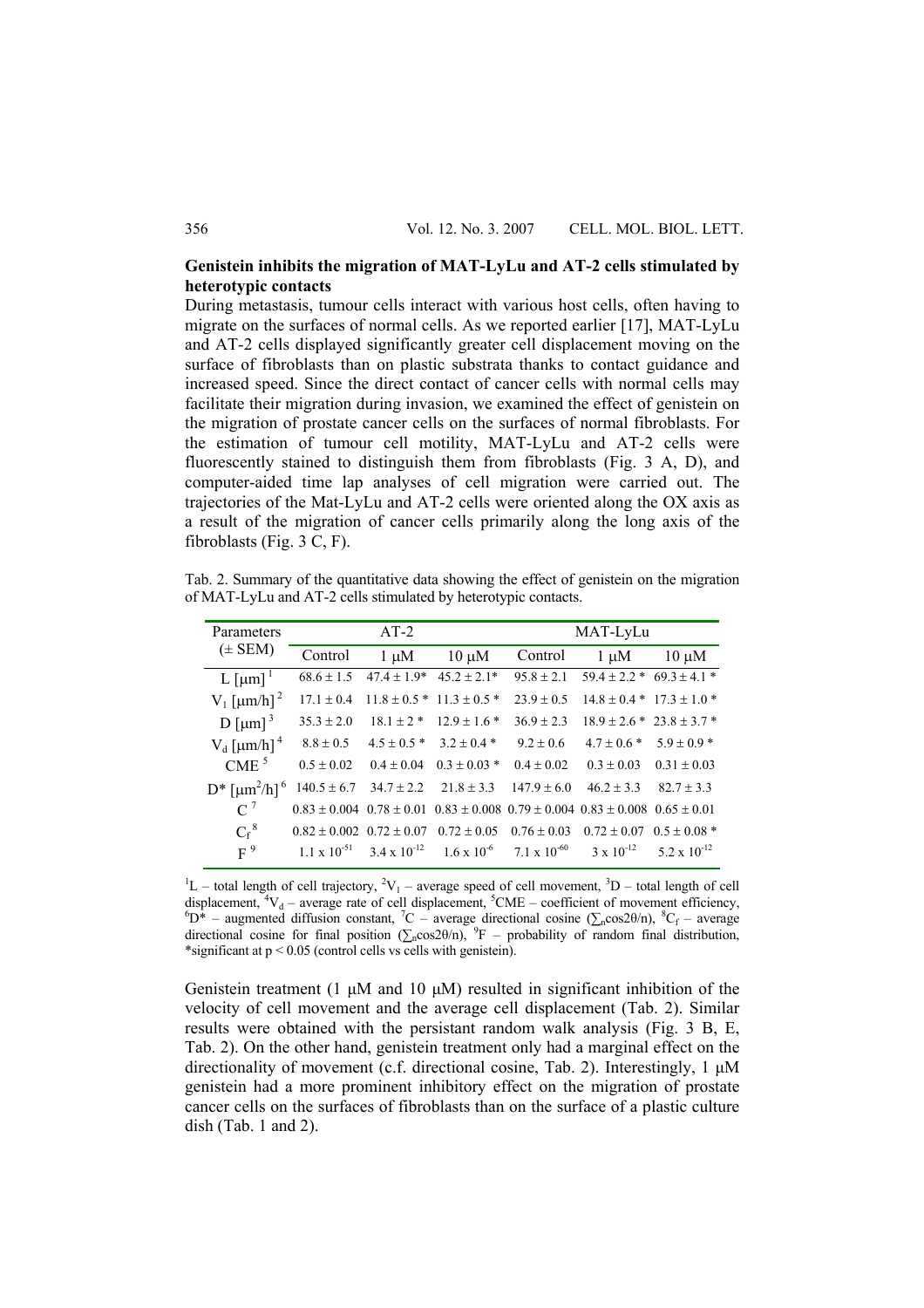## CELLULAR & MOLECULAR BIOLOGY LETTERS 357

#### **DISCUSSION**

Numerous reports show that genistein inhibits the proliferation and induces the cell death of prostate cancer cells *in vitro* [3, 22, 23, 27]. The results of our studies confirm the inhibitory effect of genistein on the proliferation of prostate cancer cells. Moreover, the observation that a low concentration of genistein (1 μM) stimulates the proliferation of cancer cells is also consistent with the results of earlier studies [28]. However, the central finding of this study is that at physiologically relevant concentrations, genistein inhibits the motility of prostate cancer cells stimulated by homo- and heterotypic contacts. Apart from providing protection against cancer, epidemiological studies suggest that genistein has antimetastatic activity [4]. The hypothesis that genistein consumption reduces the incidence of cancer metastasis is supported by experimental data. Schleicher *et al.* [5] reported on the inhibitory effect of genistein on the metastasis of a transplantable rat accessory sex gland carcinoma. Genistein treatment also reduced the experimental metastasis of melanoma [29] and intestinal adenocarcinoma [8] *in vivo*. Moreover, genistein significantly reduced the invasive properties of cancer cells *in vitro* [30]. Genistein can protect against cancer metastasis via several different mechanisms. The postulated anti-metastatic activity of genistein may be, at least in part, a function of the inhibition of tumour growth. However, much experimental data suggests that genistein directly interferes with the metastatic process. It was suggested that its antimetastatic activity may be the result of genistein-induced down-regulation of matrix metalloproteinases [31] and its antiangiogenic potential [32, 33]. Additionally, Li and Sarkar [34] reported that genistein down-regulates invasion and angiogensesis-related genes in PC3 prostate cancer cells. It was further demonstrated that genistein increases cell adhesion, thereby antagonizing the first stages of metastasis, wherein cells detach [6].

Nevertheless, genistein may also exert its anti-metastatic activity *in vivo* by the inhibition of cancer cell motility. The migration of tumour cells is one of the key factors responsible for cancer metastasis. Therefore, the inhibition of invasive cancer migration can decrease the metastatic spread of tumour cells. Valachovicova *et al.* [7] showed that genistein inhibits the adhesion and motility of highly invasive MDA-MB-231 breast cancer cells through NF-κB- and AP-1 dependent mechanisms. In our earlier report [35], we demonstrated that flavonoid apigenin inhibits the motility and invasiveness of carcinoma cells *in vitro*. However, to the best of our knowledge, this is the first demonstration that genistein may inhibit the contact-stimulated migration of prostate cancer cells.

Unlike the majority of normal cells, invasive tumour cells are able to crawl over the dorsal surface of normal cells and do not show contact inhibition of locomotion [36]. It was reported that heterotypic contacts between cancer and normal cells and homotypic contacts between cancer cells increase the motility of some tumour cells [13, 15, 16]. During invasion *in vivo*, tumour cells very often migrate in physical contact with other cells; therefore, contact-stimulated migration seems to be important for their metastatic activity. Our results suggest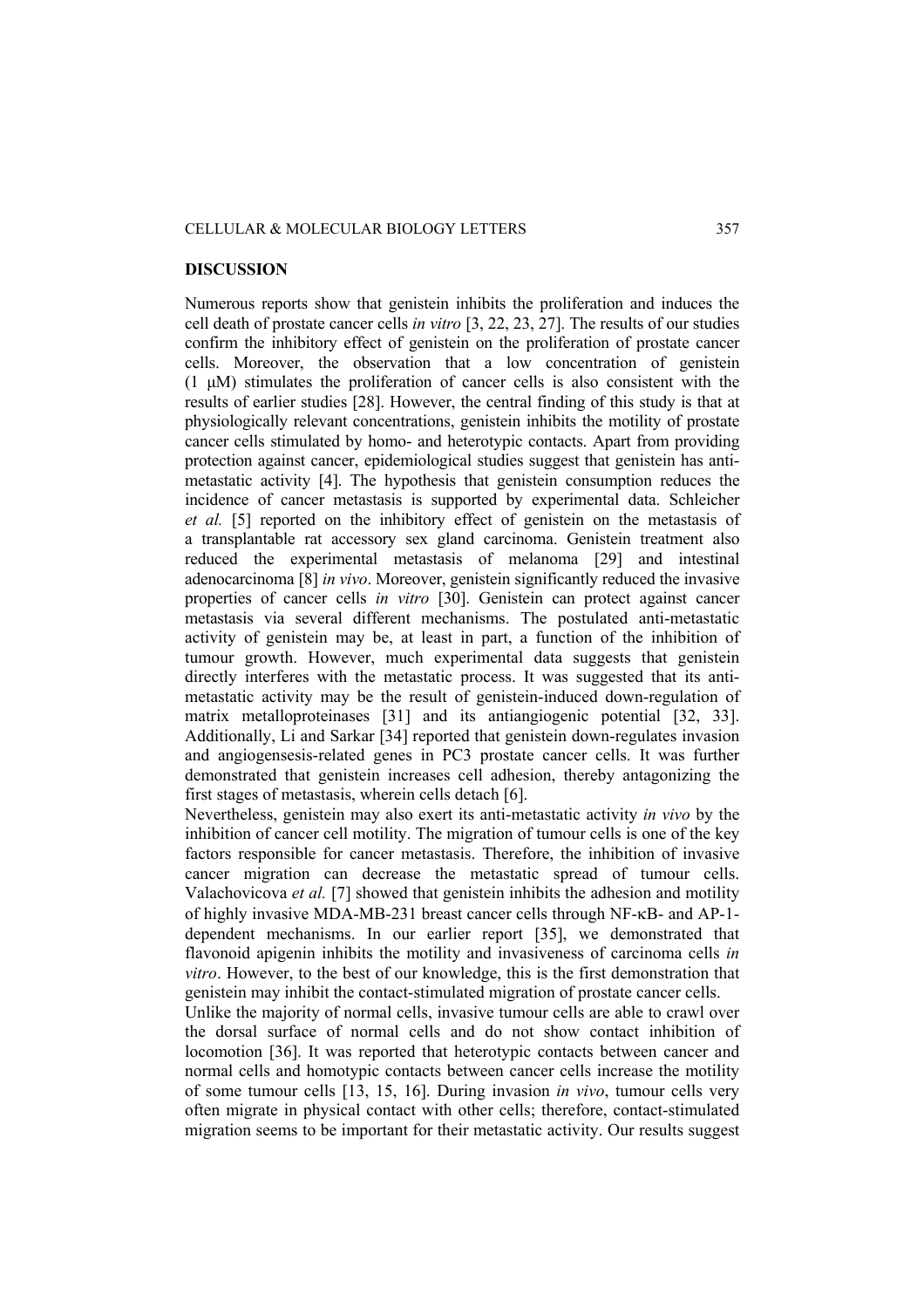that the anti-metastatic effect of genistein may be due to the inhibition of this characteristic. Moreover, we showed that migration of prostate cancer cells on the surfaces of normal fibroblasts was significantly inhibited by the relatively low (1 μM) and physiologically relevant concentration of genistein. Plasma concentrations of genistein in heavy soy consumers are lower than usually required to reduce cancer cell proliferation [22, 23]. Adlercreutz *et al.* [37] reported that the average plasma concentration of genistein in Japanese people consuming a soy-rich diet was 0.276 μmol/L, and the maximal observed concentration was 2.4 μmol/L. Even if isoflavones are concentrated several-fold in the prostatic fluid relative to plasma concentrations [38], the physiologically relevant concentration of genistein does not exceed the micromolar level. Our results suggest that genistein can induce the inhibition of cancer cell migration at concentrations that are attained with dietary consumption, which may be responsible for its anti-metastatic effects observed *in vivo.* 

Interestingly, we observed no significant difference between the high and the low metastastic cell line with regard to their inhibition by genistein. However, it should be noted that both cell lines show similar contact-stimulated motility and growth rates. It suggests that these two characteristics are similar in MAT-LyLu and AT-2 cells and as a result similarly inhibited by genistein. Moreover, we investigated only the *in vitro* effects of genistein on the motility, proliferation and viability of the two cell lines; the *in vivo* effects of genistein on metastasis formation may be more complex. The molecular mechanism of genistein action with regard to the inhibition of contact-stimulated migration is not understood, and due to the broad biological activity of genistein, it is difficult to conclude about the specific regulatory pathways involved in the inhibition of cell migration under genistein stress. However, it is known that, as an inhibitor of tyrosine kinases, genistein interferes with several signalling pathways involved in the regulation of cell motility [3]. Moreover, cell migration is modulated by matrix metalloproteinases which may be down-regulated by genistein [31]. As it was suggested that sex steroids control cell movement [39], estrogen receptor signalling, which is affected by genistein, may be involved in the regulation of cell migration. However, further experiments elucidating the mechanism of inhibition of cellular movement by genistein are required to gain some insight into the underlying signalling and regulatory pathways.

In conclusion, although several reports suggest the association between a genistein-rich diet and prostate cancer risk, the mechanisms of this phenomenon have not been fully elucidated. Our results demonstrate that at physiological concentrations, genistein exerts an inhibitory effect on the migration of prostate cancer cells, and we postulate that this may be one of the factors responsible for the anti-metastatic activity of plant isoflavonoids.

**Acknowledgments.** The authors would like to thank Professor Wlodzimierz Korohoda for his continuous support and helpful discussions and Professor Mustafa Djamgoz for kindly providing the rat prostate cancer MAT-LyLu and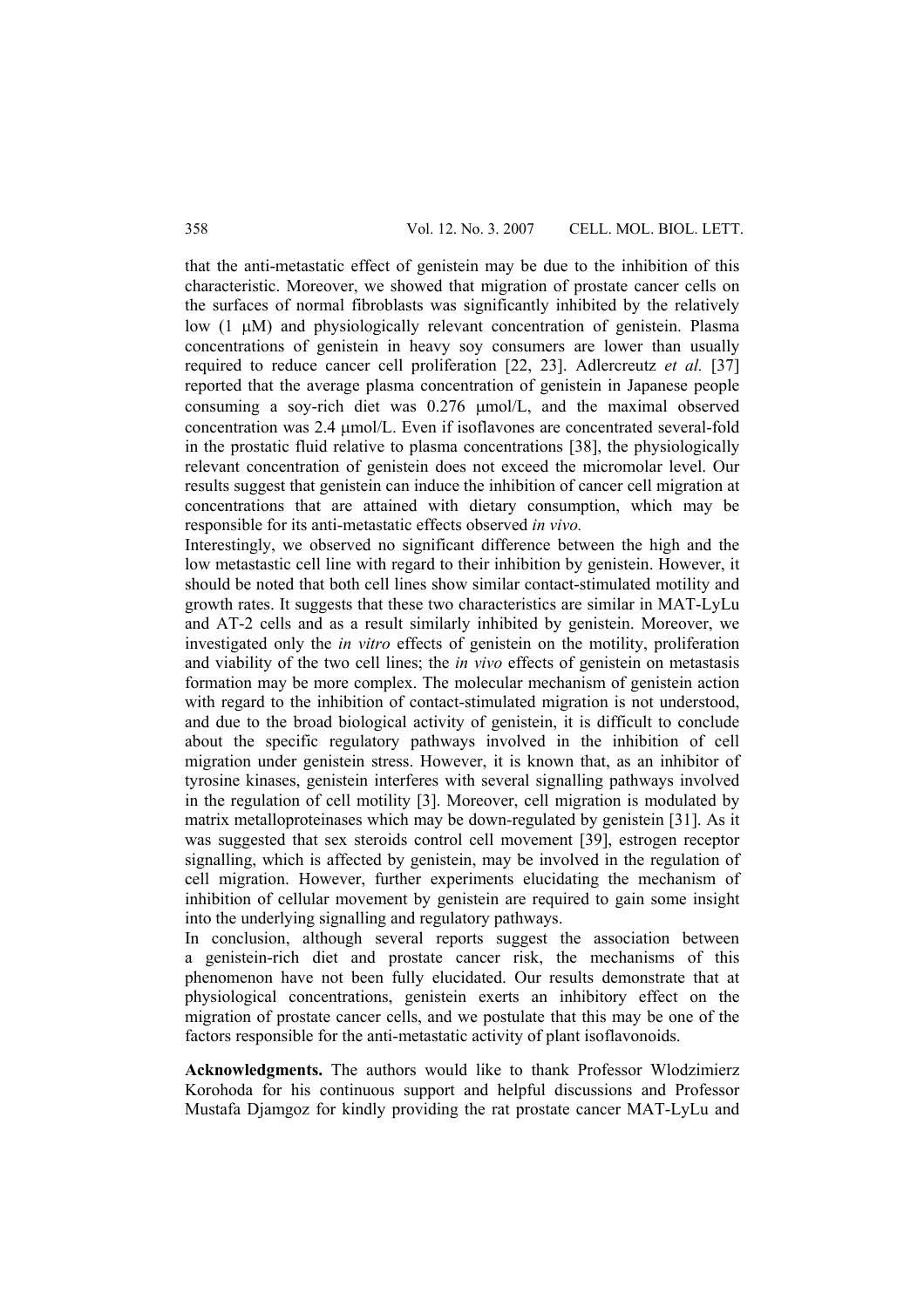AT-2 cells. This study was supported by grants PB 2P04C 008 28 and PB 2P04C 125 29 from the Polish Ministry of Scientific Research and Information Technology.

# **REFERENCES**

- 1. Messina, M.J., Persky, V., Setchell, K.D. and Barnes, S. Soy intake and cancer risk: a review of the *in vitro* and *in vivo* data. **Nutr. Cancer** 21 (1994) 113-131.
- 2. Pollard, M. and Luckert, P.H. Influence of isoflavones in soy protein isolates on development of induced prostate-related cancers in L-W rats. **Nutr. Cancer** 28 (1997) 41-45.
- 3. Shen, J.C., Klein, R.D., Wei, Q., Guan, Y., Contois, J.H., Wang, T.T., Chang, S. and Hursting, S.D. Low-dose genistein induces cyclin-dependent kinase inhibitors and G(1) cell-cycle arrest in human prostate cancer cells. **Mol. Carcinog.** 29 (2000) 92-102.
- 4. Severson, R.K., Nomura, A.M., Grove, J.S. and Stemmermann, G.N. A prospective study of demographics, diet, and prostate cancer among men of Japanese ancestry in Hawaii. **Cancer Res.** 49 (1989) 1857-1860.
- 5. Schleicher, R.L., Lamartiniere, C.A., Zheng, M. and Zhang, M. The inhibitory effect of genistein on the growth and metastasis of a transplantable rat accessory sex gland carcinoma. **Cancer Lett.** 136 (1999) 195-201.
- 6. Liu, Y., Kyle, E., Lieberman, R., Crowell, J., Kellof, G. and Bergan, R.C. Focal adhesion kinase (FAK) phosphorylation is not required for genisteininduced FAK-beta-1-integrin complex formation. **Clin. Exp. Metastasis** 18 (2000) 203-212.
- 7. Valachovicova, T., Slivova, V., Bergman, H., Shuherk, J. and Sliva, D. Soy isoflavones suppress invasiveness of breast cancer cells by the inhibition of NF-kappaB/AP-1-dependent and -independent pathways. **Int. J. Oncol.** 25 (2004)1389-1395.
- 8. Iishi, H., Tatsuta, M., Baba, M., Yano, H., Sakai, N. and Akedo, H. Genistein attenuates peritoneal metastasis of azoxymethane-induced intestinal adenocarcinomas in Wistar rats. **Int. J. Cancer** 86 (2000) 416-420.
- 9. Chambers, A.F. The metastatic process: basic research and clinical implications. **Oncology Res.** 11 (1999) 161-168.
- 10. Grimstad, I.A. Direct evidence that cancer cell locomotion contributes importantly to invasion. **Exp. Cell. Res.** 173 (1987) 515-523.
- 11. Stracke, M.L., Aznavoorian, S.A., Beckner, M.E., Liotta, L.A. and Schiffmann, E. Cell motility, a principal requirement for metastasis. in: **Cell Motility Factors**, (Goldberg, I.D., Ed.), Birkhauser Verlag, Basel, 1991, 147-162.
- 12. Aznavoorian, S., Stracke, M.L., Krutzsch, H., Schiffmann, E. and Liotta, L.A. Signal transduction for chemotaxis and haptotaxis by matrix molecules in tumor cells. **J. Cell Biol.** 110 (1990) 1427-1438.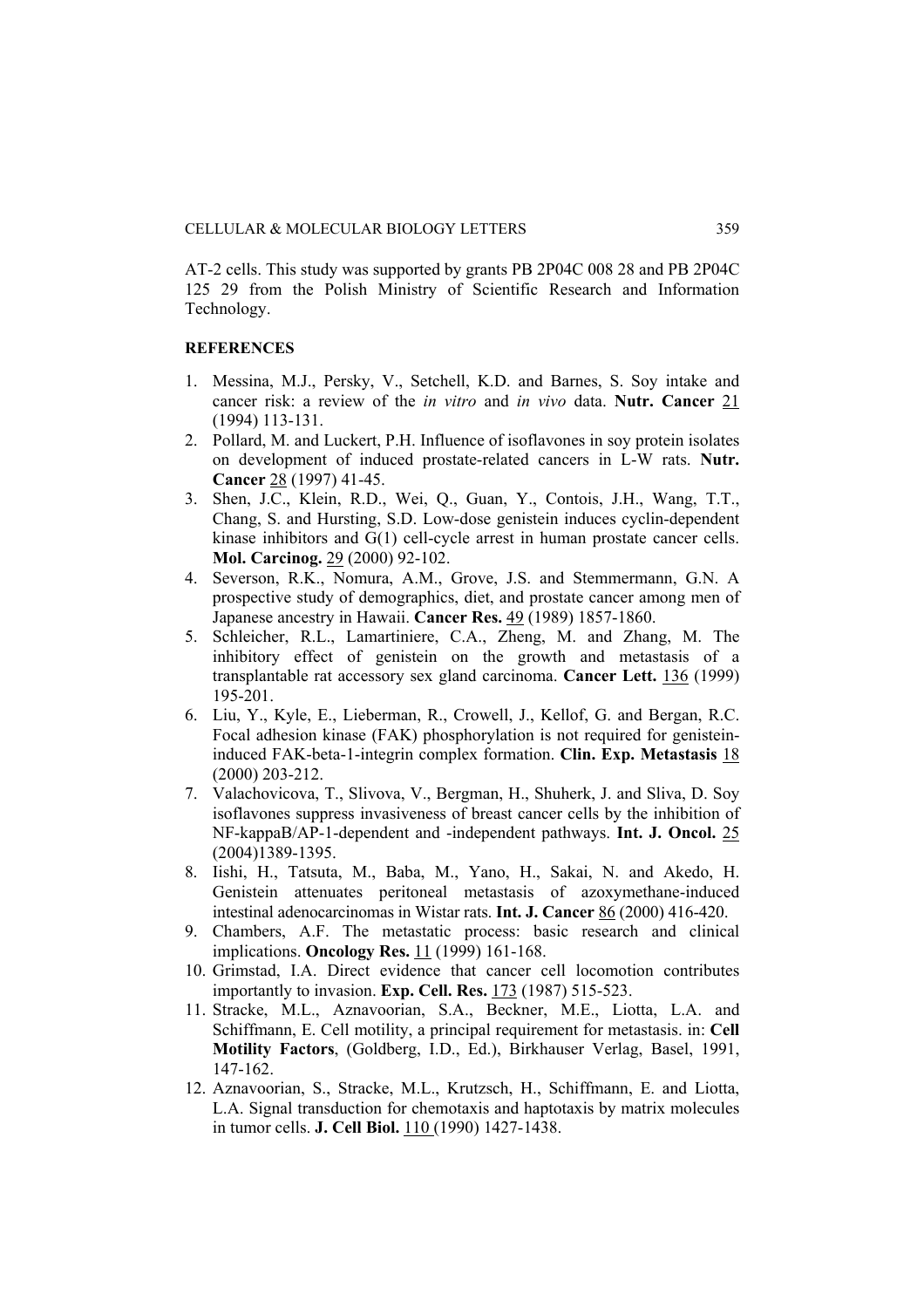- 13. Korohoda, W. and Madeja, Z. Contact of sarcoma cells with aligned fibroblasts accelerates their displacement: computer-assisted analysis of tumour cell locomotion in co-culture. **Biochem. Cell Biol.** 75 (1997) 263-276.
- 14. Djamgoz, M.B.A., Mycielska, M., Madeja, Z., Fraser, S.P. and Korohoda, W. Directional movement of rat prostate cancer cells in electric field: Control by voltage-gated Na<sup>+</sup> channel activity. **J. Cell Sci.** 114 (2000) 12697-12705.
- 15. Madeja, Z., Miękus, K., Sroka, J., Djamgoz, M.B.A. and Korohoda, W. Homotypic cell-cell contacts stimulate the motile activity of rat prostate cancer cells. **Br. J. Urol. Int.** 88 (2001a) 776-786.
- 16. Madeja, Z., Szymkiewicz, I., Żaczek, A., Sroka, J., Miękus, K. and Korohoda, W. Contact-activated migration of melanoma B16 and sarcoma XC cells. **Biochem. Cell Biol.** 79 **(**2001b) 425-440.
- 17. Miekus, K., Czernik, M., Sroka, J., Czyz, J. and Madeja, Z. Contact stimulation of prostate cancer cell migration: the role of gap junctional coupling and migration stimulated by heterotypic cell-to-cell contacts in determination of the metastatic phenotype of Dunning rat prostate cancer cells. **Biol. Cell** 97 (2005) 893-903.
- 18. Madeja, Z. and Sroka, J. Contact guidance of Walker carcinosarcoma cells by the underlying normal fibroblasts is inhibited by RGD-containing synthetic peptides. **Folia Histochem. Cytobiol.** 40 (2002) 251-260.
- 19. Madeja, Z., Sroka, J., Nystrom, C., Bjorkhem-Bergman, L., Nordman, T., Damdimopoulos, A., Nalvarte, I., Eriksson, L.C., Spyrou, G., Olsson, J.M. and Bjornstedt, M. The role of thioredoxin reductase activity in selenium-induced cytotoxicity. **Biochem. Pharmacol.** 69 (2005) 1765-1772.
- 20. Sroka, J., Kaminski, R., Michalik, M., Madeja, Z., Przestalski, S. and Korohoda, W. The effect of triethyllead on the motile activity of Walker 256 carcinosarcoma cells. **Cell. Mol. Biol. Lett.** 9 (2004) 15-30.
- 21. Hempstock, J., Kavanagh, J.P. and George, N.J. Growth inhibition of prostate cell lines in vitro by phyto-oestrogens. **Br. J. Urol.** 82 (1998) 560-563.
- 22. Lin, X., Switzer, B.R. and Demark-Wahnefried, W. Effect of mammalian lignans on the growth of prostate cancer cell lines. **Anticancer Res.** 21 (2001) 3995-3999.
- 23. Bhatia, N. and Agarwal, R. Detrimental effect of cancer preventive phytochemicals silymarin, genistein and epigallocatechin 3-gallate on epigenetic events in human prostate carcinoma DU145 cells. **Prostate** 46 (2001) 98-107.
- 24. Papazisis, K.T., Kalemi, T.G., Zambouli, D., Geromichalos, G.D., Lambropoulos, A.F., Kotsis, A., Boutis, L.L. and Kortsaris, A.H. Synergistic effects of protein tyrosine kinase inhibitor genistein with camptothecins against three cell lines in vitro. **Cancer Lett.** 233 (2006) 255-264.
- 25. Pan, W., Ikeda, K., Takebe, M. and Yamori, Y. Genistein, daidzein and glycitein inhibit growth and DNA synthesis of aortic smooth muscle cells from stroke-prone spontaneously hypertensive rats. **J. Nutr.** 131 (2001) 1154-1158.
- 26. Rickard, D.J., Monroe, D.G., Ruesink, T.J., Khosla, S., Riggs, B.L. and Spelsberg, T.C. Phytoestrogen genistein acts as an estrogen agonist on human osteoblastic cells through estrogen receptors alpha and beta. **J. Cell Biochem.** 89 (2003) 633-646.